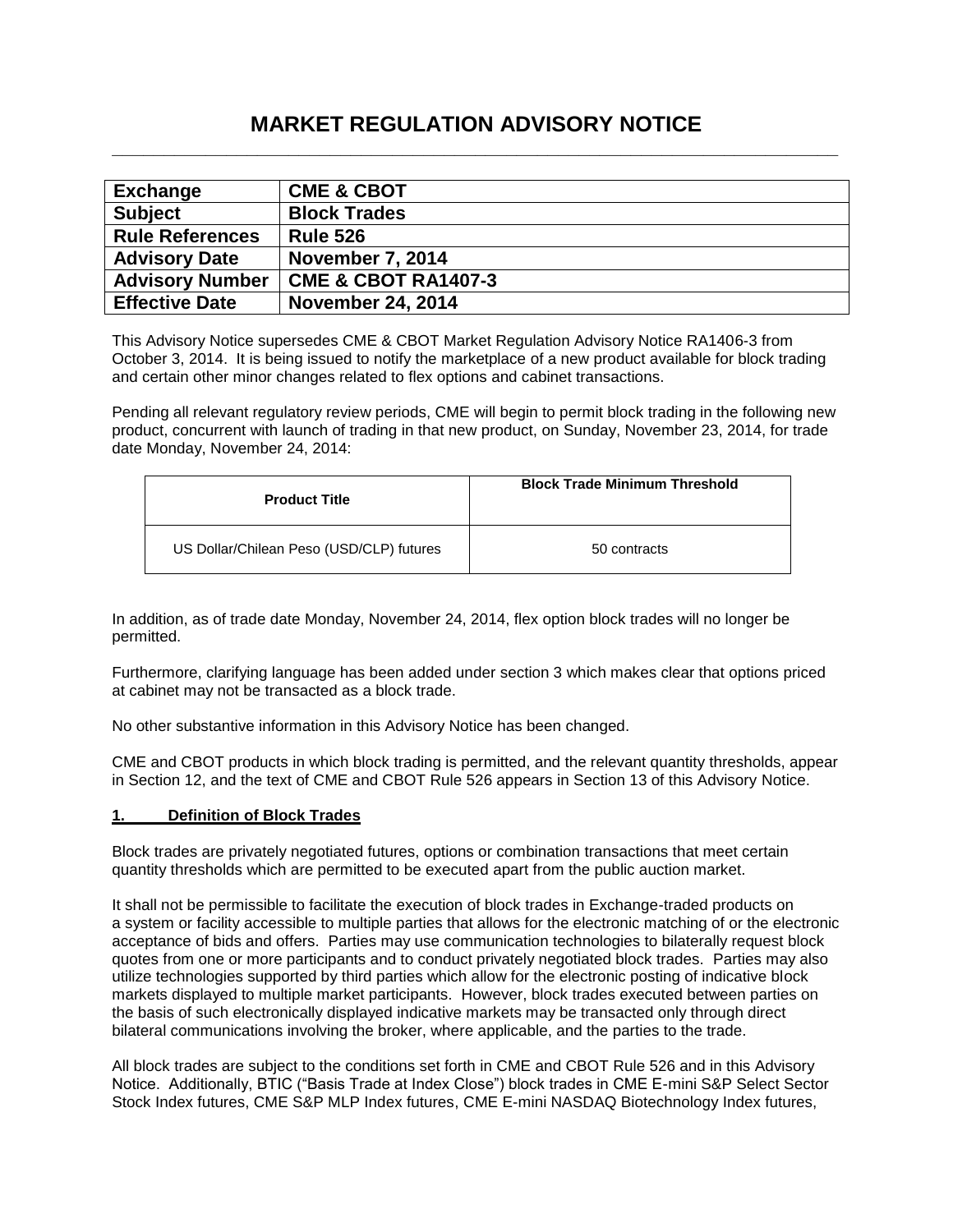CME & CBOT RA1407-3 November 7, 2014 Page 2 of 14

CME E-mini S&P MidCap 400 Stock Price Index futures, CME E-mini S&P SmallCap 600 Stock Price Index futures, CME S&P 500/Growth Index futures, CME S&P 500/Value Index futures and CBOT Dow Jones US Real Estate Index futures are also subject to the BTIC Block Trade Requirements section of CME Rule 35506.A., CME Rule 36906.A., CME Rule 37506.A., CME Rule 36006.A., CME Rule 36206.A., CME Rule 36806.A., CME Rule 35506.A, CME Rule 35606.A.,or CBOT Rule 30107.A., as applicable.

Effective on October 19, 2014, for trade date October 20, 2014, BTIC block trades in CME USD Denominated Ibovespa futures will also be subject to the requirements that will be set forth in the BTIC Block Trade Requirements section of CME Rule35406.A.

Additional information on BTIC block trades appears in Section 9 of this Advisory Notice.

### **2. Participation in Block Trades**

Each party to a block trade must be an Eligible Contract Participant as that term is defined in Section 1a of the Commodity Exchange Act. Eligible Contract Participants generally include exchange members and member firms, broker/dealers, government entities, pension funds, commodity pools, corporations, investment companies, insurance companies, depository institutions and high net-worth individuals. Commodity trading advisors and investment advisors who are registered or exempt from registration, and foreign persons performing a similar role and subject as such to foreign regulation, may participate in block transactions provided they have total assets under management exceeding \$25 million and the block trade is suitable for their customers.

A customer order may be executed by means of a block trade only if the customer has specified that the order be executed as a block trade.

Orders may not be bunched to meet the minimum block quantity thresholds.

### **3. Time and Prices of Block Trades**

Block trades may be executed at any time, including times during which the public auction market is closed, except that BTIC block trades may not take place on the last day of trading in an expiring contract month.

Block trades must be transacted at prices that are **"fair and reasonable"** in light of (i) the size of the transaction, (ii) the prices and sizes of other transactions in the same contract at the relevant time, (iii) the prices and sizes of transactions in other relevant markets, including, without limitation, the underlying cash market or related futures markets, at the relevant time, and (iv) the circumstances of the markets or the parties to the block trade. Notwithstanding the foregoing, options priced at cabinet **may not** be transacted as a block trade.

The Basis applied to a BTIC block trade must also be fair and reasonable taking into account financing rates, expected dividend income and the time remaining until the applicable futures contract expires pursuant to the requirements of CME Rule 36906, CME Rule 37506, CME Rule 36006, CME Rule 36206, CME Rule 36806, CME Rule 35506, CME Rule 35606 or CBOT Rule 30107, as applicable.

Effective on October 19, 2014, for trade date October 20, 2014, the Basis applied to a BTIC block trade must be fair and reasonable taking into account financing rates, expected dividend income and the time remaining until the applicable futures contract expires pursuant to the requirements that will be set forth in CME Rule 35406.

The trade price must be consistent with the minimum tick increment for the market in question. Additionally, each outright transaction and each leg of any block eligible spread or combination trade must be executed at a single price.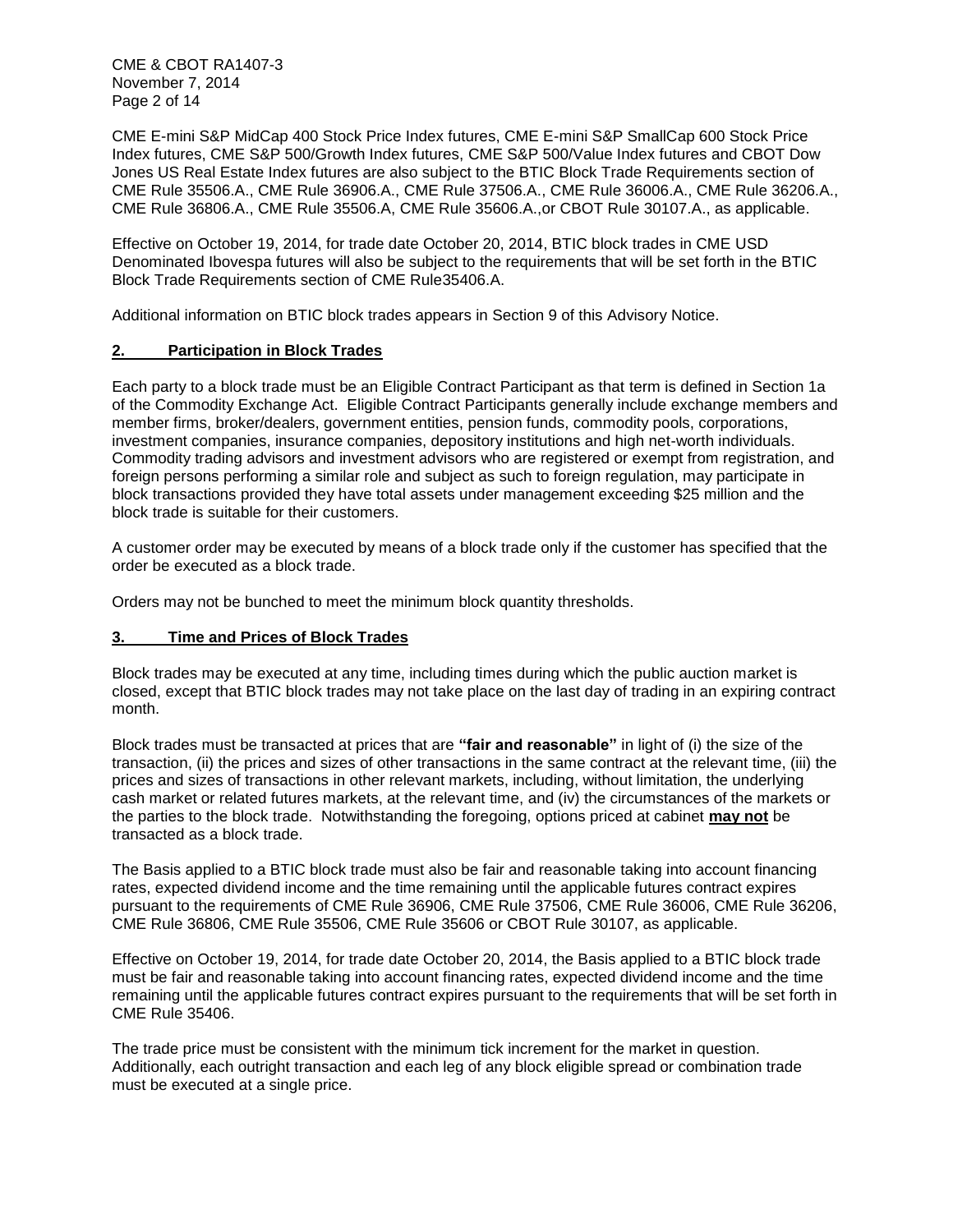Block trade prices are reported independently of transaction prices in the regular market and are not included as part of the daily trading range. Block trade prices do not elect conditional orders (e.g. stop orders) or otherwise affect orders in the regular market.

### **4. Block Trade Minimum Quantities for Outrights, Spreads and Combinations**

The block trade minimum quantity requirements for outright futures and options are set forth in the list of block trade eligible products in Section 12 of this Advisory Notice. Additional information with respect to spreads and combinations executed as blocks appears below:

### a) Intra-Commodity Futures Spreads and Futures Combinations

i) All Products Excluding U.S. Treasury, S&P GSCI, S&P GSCI ER and Bloomberg Roll Select Commodity Index Futures

Intra-commodity futures spreads and futures combinations may be executed as block trades provided that the *sum* of the quantities of the legs meets the minimum block quantity threshold. For example, 2,000 Eurodollar future calendar spreads executed during RTH hours would meet the Eurodollar futures minimum quantity requirement of 4,000 contracts.

ii) U.S. Treasury Futures

## *Intra-commodity calendar spread block trades are prohibited in CBOT U.S. Treasury futures.*

Parties may not execute contingent block trades in outright contracts to circumvent the prohibition on the execution of block trades in intra-commodity calendar spreads. Additionally, Tandem spreads (a trade combining calendar spreads in two different Treasury futures) may not be executed as block trades.

iii) S&P GSCI, S&P GSCI ER and Bloomberg Roll Select Commodity Index Futures

For the above-referenced futures products, the block trade minimum is 300 contracts for each leg of the spread or combination. For example, the minimum quantity for an S&P GSCI calendar spread would require 300 contracts in each leg of the spread for a total of 600 contracts while a Bloomberg Roll Select Commodity Index futures butterfly would require a minimum volume of 1,200 contracts (300 contracts in each of the four legs of the butterfly).

### b) Inter-Commodity Futures Spreads

i) Short Term Interest Rate Futures

In Short Term Interest Rate futures (Eurodollars, Eurodollar E-minis, Euribor, T-Bills, OIS, One-Month Eurodollar, Euroyen and 30-Day Fed Funds), inter-commodity futures spreads may be executed as block trades provided that the *sum of the legs of the spread* meets the *larger* of the threshold requirements for the underlying products. For example, the minimum quantity thresholds for One-Month Eurodollar and Eurodollars during ETH are 200 and 2,000 contracts, respectively. Therefore, a block trade in the One-Month Eurodollar/Eurodollar spread can be executed provided that the sum of the legs is at least 2,000 contracts.

ii) U.S. Treasury and10-Year Sovereign Yield Spread Futures

In U.S. Treasury and 10-Year Sovereign Yield Spread futures, inter-commodity futures spreads may be executed as block trades provided that *each leg of the spread* meets the minimum threshold requirement for the respective underlying products. For example, the minimum quantity thresholds for 10- Year Notes and U.S. Treasury Bonds during RTH are 5,000 and 3,000 contracts, respectively. Therefore, a block trade in the NOB spread (10-Year Note/Treasury Bond spread) can be executed only if the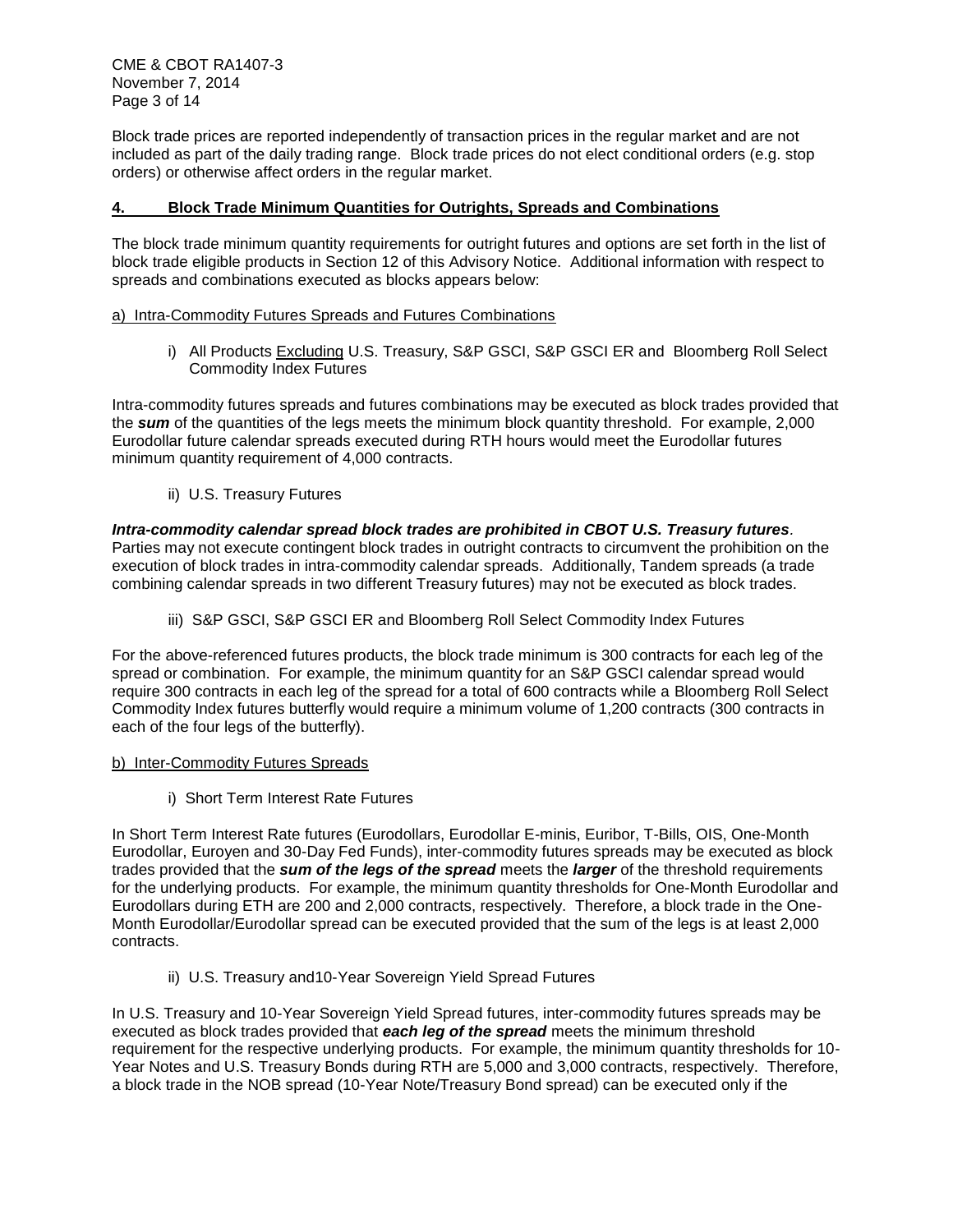CME & CBOT RA1407-3 November 7, 2014 Page 4 of 14

minimum quantity of the 10-Year Note leg of the spread is at least 5,000 contracts and the minimum quantity of the Treasury Bond leg of the spread is at least 3,000 contracts.

iii) Deliverable Interest Rate Swap Futures ("DSF") & Deliverable Euro Interest Rate Swap Futures ("EUR IRS")

Inter-commodity futures spreads or combinations composed only of DSF or composed only of EUR IRS (e.g., 2-Year DSF v. 10-Year DSF) may be executed as block trades provided that the *sum of the legs of the spread* meets the *larger* of the threshold requirements for the underlying products. For example, the minimum block trade thresholds for 2-Year DSF and 10-Year DSF are 3,000 and 1,000 contracts, respectively. Thus, a spread between these two contracts may be executed as a block trade if the sum of the quantities of the legs is at least 3,000 contracts.

Inter-commodity futures spreads or combinations excluding those composed only of DSF or composed only of EUR IRS (e.g., 10-Year Treasury Notes vs. 10-Year DSF) may be executed as block trades provided that **each leg of the spread** meets the minimum threshold requirement for the respective underlying products. For example, the minimum block trade thresholds for 10-Year Treasury Note futures and 10-Year DSF during RTH are 5,000 contracts and 1,000 contracts, respectively. A spread between these two contracts can be executed as a block trade, therefore, only if the quantity of the 10-Year Treasury Note leg is at least 5,000 contracts and the quantity of the 10-Year DSF leg is at least 1,000 contracts.

### iv) All Other Products

In all other block-eligible products, inter-commodity futures spreads may be executed as block trades provided that the quantity of *each leg of the spread* meets the *larger* of the threshold requirements for the underlying products.

#### c) Intra-Commodity Option Spreads and Combinations

Intra-commodity option spreads and combinations may be executed as block trades provided that the quantity of *each leg of the spread* meets the designated minimum quantity threshold.

#### d) Inter-Commodity Option Spreads and Combinations

Inter-commodity option spreads and combinations may be executed as block trades provided that the quantity of *each leg of the spread* meets the *larger* of the threshold requirements for the underlying products.

#### e) Options/Futures Spreads

In general, options/futures spreads may be executed as block trades provided that the options component of the spread meets the minimum quantity threshold for the outright option or option combination and the quantity of futures executed is consistent with the delta of the options component of the spread. An exception applies to Weather and Housing options/futures spreads, where the legs of the spread may be summed to meet the 20-contract minimum threshold.

#### **5. Block Trade Price Reporting Requirements**

### a) Time Requirements

With the exceptions noted below, all block trades must be price reported to the Exchange within **five minutes** of the transaction.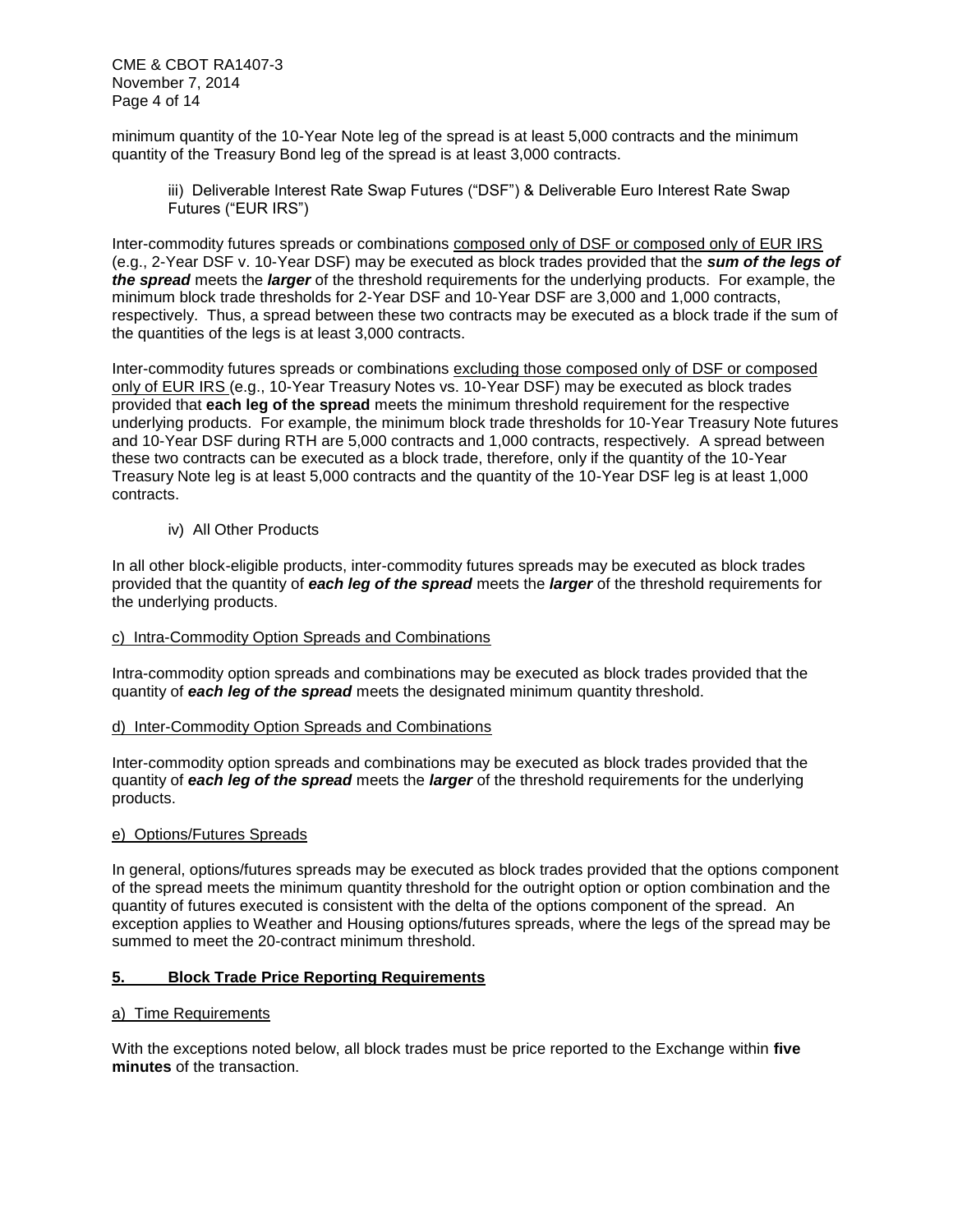### i) Block Trades during European or Asian hours (ETH or ATH) in Interest Rate Products **Excluding** DSF and EUR IRS

Interest rate block trades executed during ETH or ATH must be price reported to the Exchange within **15 minutes** of the transaction. With the exception of DSF and EUR IRS, interest rate block trades executed during RTH must be reported within five minutes.

- ETH: 12:00 a.m. 7:00 a.m. CT, Monday through Friday on regular business days
- RTH: 7:00 a.m. 4:00 p.m. CT, Monday through Friday on regular business days
- ATH: 4:00 p.m. 12:00 a.m. CT, Monday through Friday on regular business days and at all times on weekends

#### ii) Weather, Housing, DSF and EUR IRS Block Trades

Block trades in Weather, Housing, DSF and EUR IRS contracts must be price reported to the Exchange within **15 minutes** of the transaction.

Notwithstanding the foregoing, the execution of any inter-commodity block spread or combination trade that includes a DSF or EUR IRS leg(s) and a leg(s) subject to a 5 minute price reporting requirement requires that the block spread or combination trade be reported within 5 minutes of execution.

#### b) Reporting Obligation

Price reporting obligations are the responsibility of the seller, unless otherwise agreed to by the principal counterparties to the block trade; however, in the case of a brokered transaction, the price reporting obligation is the responsibility of the broker handling the block trade, unless otherwise agreed to by the principal counterparties to the block trade. For purposes of the foregoing, the term "seller" refers to the principal counterparty acting as the seller of the block trade.

The failure to submit timely, accurate and complete block trade reports may subject the party responsible for the reporting obligation to disciplinary action. Parties shall not be sanctioned for block reporting infractions deemed to arise from factors beyond the reporting party's control (e.g. the block trade fails the CME ClearPort automated credit check).

#### c) Reporting Methods

Block trades must be price reported to the Exchange via one of the following methods.

### i) Global Command Center ("GCC")

All block trades (except for block trades in Weather futures and options executed between 8:00 a.m. and 3:30 p.m. Chicago time, Monday – Friday on regular business days) may be price reported to the GCC. The seller or broker reports the trade by calling the GCC at **800.438.8616**, in Europe at **44.800.898.013** or in Asia at **65.6532.5010**. When the GCC is closed – for example, during the weekend – the block trade must be reported no later than five minutes prior to the opening of the next electronic trading session for that product.

#### ii) CME ClearPort

Block trades in all products with the exception of CME Weather futures may be electronically submitted directly to CME Clearing via CME ClearPort.

Block trades may also be price reported to the CME ClearPort Facilitation Desk by calling **1.866.246.9639** or via email at [FacDesk@cmegroup.com.](mailto:FacDesk@cmegroup.com) In either case, all of the data and information elements required in d) below must be submitted.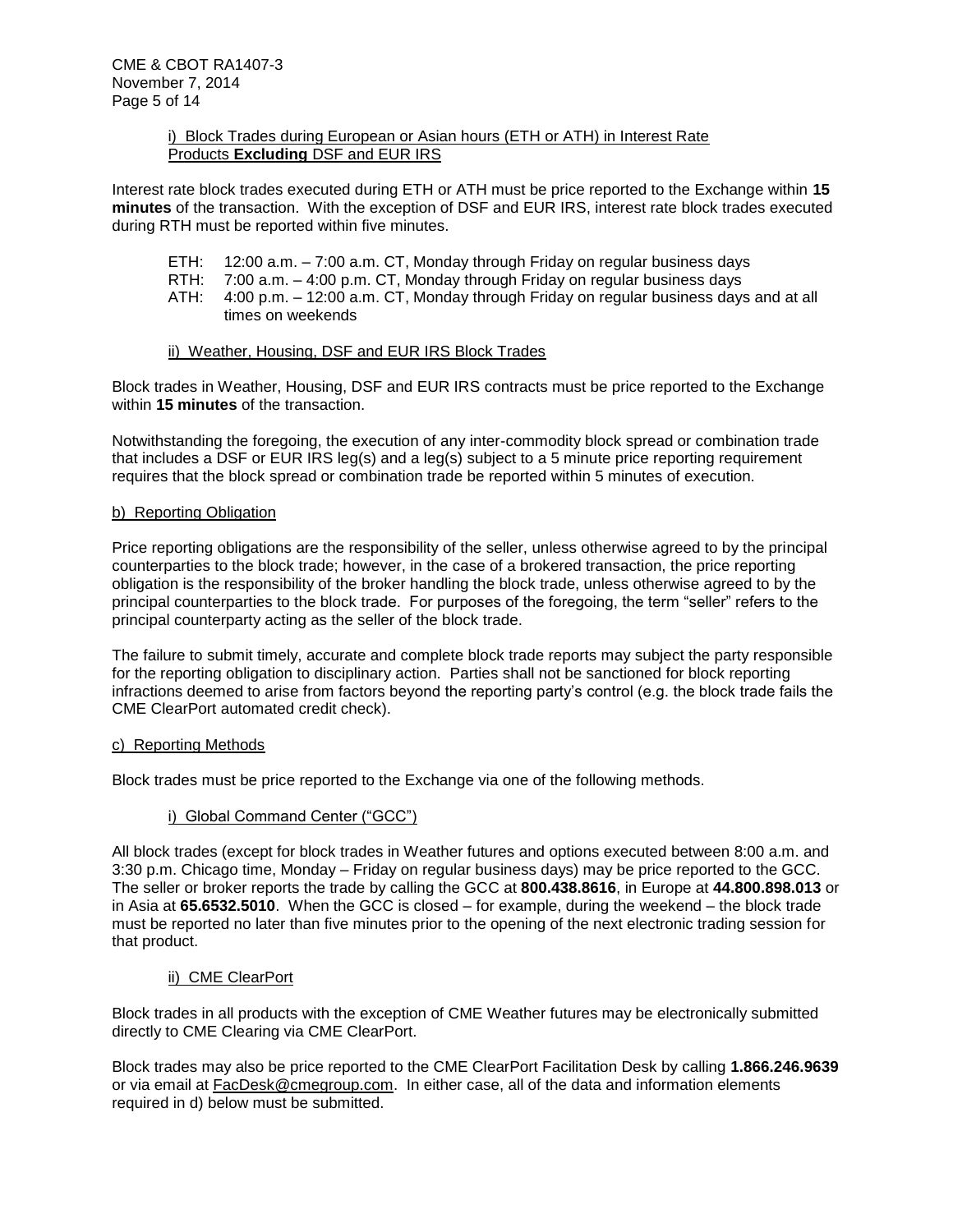CME & CBOT RA1407-3 November 7, 2014 Page 6 of 14

For information on reporting block trades through CME ClearPort, please contact customer service at 1.800.438.8616 or via email at [ClearPort@cmegroup.com.](mailto:ClearPort@cmegroup.com)

### iii) Weather Blocks on CME Clearing360 via Pivot Instant Markets

Block trades in Weather futures and options may be price reported electronically to CME Clearing360 via Pivot Instant Markets by eligible inter-dealer brokers. For additional information on price reporting block trades via Pivot Instant Markets, please contact Heidi Centola, Manager, Ag & Alt Inv Products, Products and Services, at 312.930.1308 or via email at [Heidi.Centola@cmegroup.com.](mailto:Heidi.Centola@cmegroup.com)

### iv) Weather Block Trades Executed Between 8:00 a.m. and 3:30 p.m.

Block trades in Weather futures and options executed between 8:00 a.m. and 3:30 p.m. Chicago time, Monday – Friday on regular business days should be price reported to Exchange staff by calling 312.648.3935 or 312.648.3936.

### d) Information Required When Reporting Block Trades

When price reporting a block trade, the following information will be required:

- Contract, contract month and contract year for futures, and, additionally for options, strike price and put or call designation for standard options, as well as the expiration date and exercise style for flex options;
- Quantity of the trade or, for spreads and combinations, the quantity of each leg of the trade;
- Price of the trade or, for spreads and combinations, the price of each leg of the trade; and
- Buyer's clearing firm and seller's clearing firm;
- Name and phone number of the party reporting the trade (for block trades reported to the GCC or reported via telephone or email to the CME ClearPort Facilitation Desk);
- For block trades reported via phone or email to the CME ClearPort Facilitation Desk, counterparty name and contact information must also be provided for trade verification purposes; and
- Execution time (to the nearest minute in Central Time) of the trade. The execution time is the time at which the trade was consummated.

Market participants must exercise diligence in accurately reporting the execution time of the block trade. The reporting of inaccurate execution times may result in disciplinary action.

#### **6. Block Trade Submission Requirements to CME Clearing**

Block trades price reported to the GCC or Exchange staff as described in numbers i) or iv) above must be submitted to CME Clearing through the FEC User Interface via the portal under BLOCK entry. For block trades executed between 6:00 a.m. and 6:00 p.m. **Central Time**, firms must submit the trade within one hour. For block trades executed between 6:00 p.m. and 6:00 a.m. **Central Time**, firms must submit the trade no later than 7:00 a.m. **Central Time**.

Block trades are entered by both the buyer's and seller's clearing firm and go through a two-sided match process. Upon entry, confirmation records will be routed back to the firms for bookkeeping purposes. When reporting spread or combination transactions, each leg must be entered individually. The execution time is required to be entered and must be the actual time at which the transaction was consummated by the two parties, not the time at which the trade is reported by the parties to their respective firms. Thus, if the clearing member has not acted as either principal or agent in the transaction, it must ensure that its customer provides an accurate execution time.

A block trade in a block-eligible option may be executed up to and including the day on which an option contract expires for purposes of offsetting an open option position. The offsetting block trade must be price reported to the GCC pursuant to the requirements of Section 5 above, and the offset must be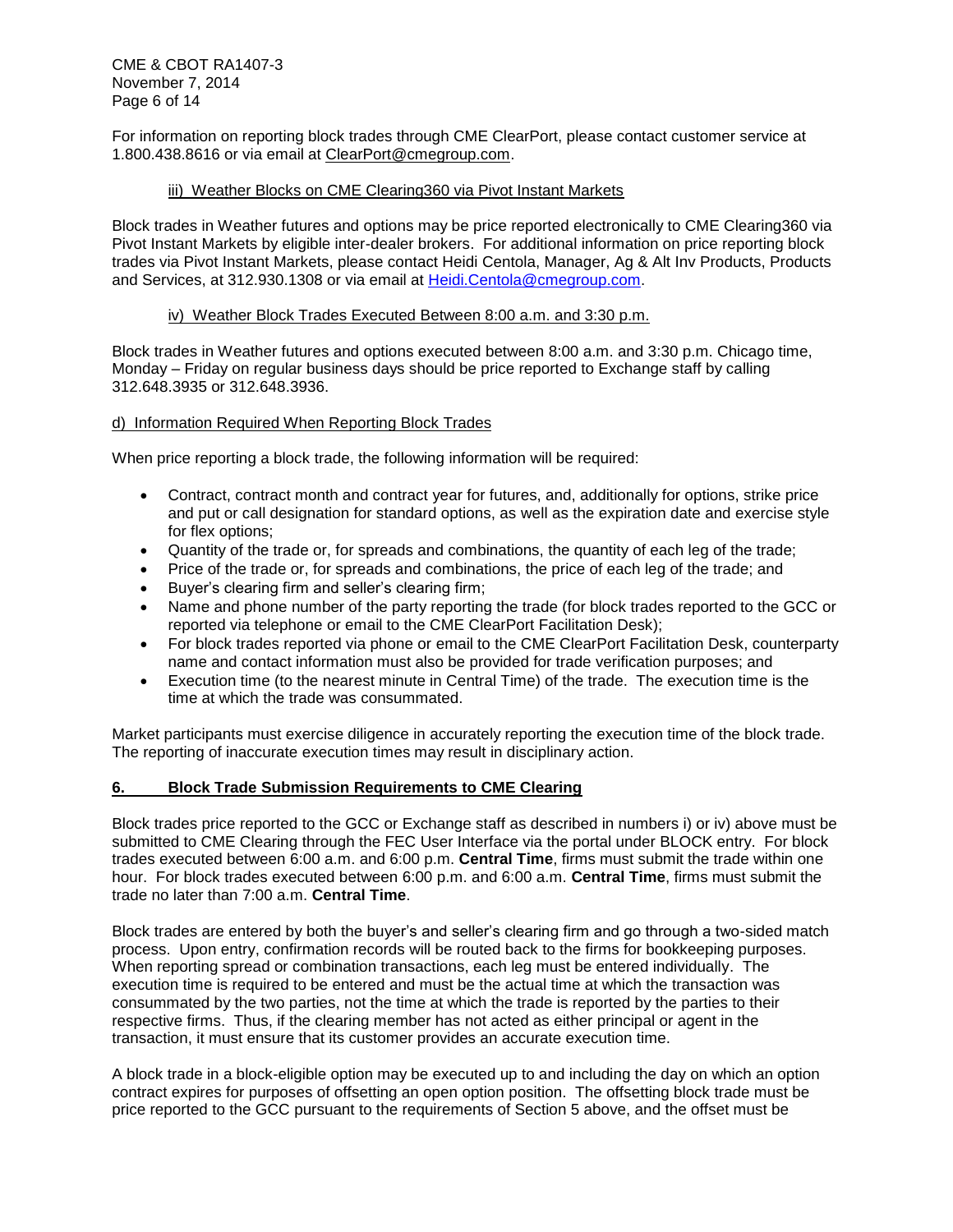CME & CBOT RA1407-3 November 7, 2014 Page 7 of 14

submitted to CME Clearing no later than the Position Change Submission ("PCS") deadline on the day on which the option contract expires. The PCS deadline for CME and CBOT products is 7:30 p.m. Central Time.

### **7. Block Trade Recordkeeping**

Complete order records for block trades must be created and maintained pursuant to Rule 536 and CFTC Regulations. Additionally, the time of execution of the block trade must also be recorded for all block trades.

### **8. Dissemination of Block Trade Information**

The date, execution time, contract details, price and quantity of block trades are reported upon receipt of the block information by GCC. Block trade information is reported on the MerQuote system and may be accessed by entering the code "BLK". The information will also be displayed on cmegroup.com at the following link: [http://www.cmegroup.com/tools-information/blocktrades.html.](http://www.cmegroup.com/tools-information/blocktrades.html) Block trade information is also displayed on the trading floor.

Block trade prices are published separately from transactions in the regular market.

Block trade volume is also identified in the daily volume reports published by the exchange.

### **9. BTIC Block Trades**

A BTIC Transaction is a futures transaction that is priced with reference to the applicable cash index close price. BTIC Transactions in CME E-mini S&P Select Sector Stock Index futures, CME S&P MLP Index futures, CME E-mini NASDAQ Biotechnology Index futures, CME E-mini S&P MidCap 400 Stock Price Index futures, CME E-mini S&P SmallCap 600 Stock Price Index futures, CME S&P 500/Growth Index futures, CME S&P 500/Value Index futures and CBOT Dow Jones US Real Estate Index futures may be executed as block trades pursuant to the requirements of Rule 526 ("Block Trades"), this Advisory Notice and the applicable provisions in the corresponding product chapter (CME Chapter 369, CME Chapter 375 CME Chapter 360, CME Chapter 362, CME Chapter 368, CME Chapter 355, CME Chapter 356 and CBOT Chapter 30, as applicable).

Effective October 19, 2014, for trade date October 20, 2014, BTIC transactions in CME USD Denominated Ibovespa futures will be able to be executed as block trades pursuant to the requirements of Rule 526, this advisory notice and in the corresponding product chapter, CME Chapter 354.

The current minimum threshold of 50 contracts applicable to each product will also apply to BTIC block trades in the products. BTIC block trades will not be permitted on the last day of trading in an expiring contract month.

BTIC block trades **may not** be executed as a spread transaction pursuant to the requirements in Section 4 of this Advisory Notice. Parties wishing to effectuate a block spread transaction in either product will be required to negotiate the transaction as separate outright BTIC block trades, and each leg must meet the minimum threshold of 50 contracts.

The futures price assigned to an E-mini S&P Select Sector Stock Index futures BTIC block trade will be based on the current day's S&P Select Sector cash index close price, or the current day's S&P Select Sector cash index close price adjusted by any valid price increment (the "Basis") higher or lower than the S&P Select Sector cash index close price. The Basis must be stated in full tick increments as set forth in CME Rule 36901 ("Contract Specifications").

The futures price assigned to an S&P MLP Index futures BTIC block trade will be based on the current day's S&P MLP cash index close price, or the current day's S&P MLP cash index close price adjusted by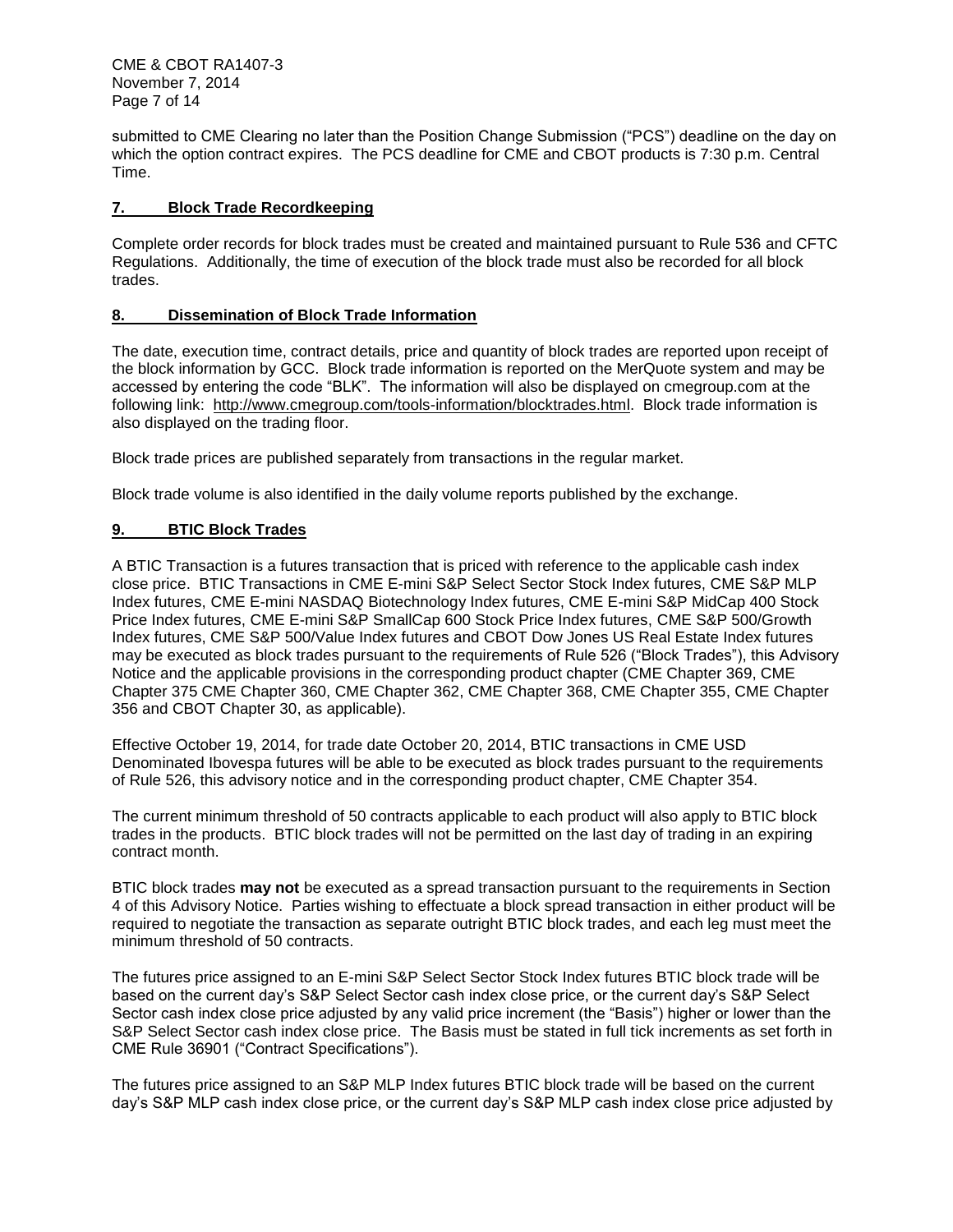CME & CBOT RA1407-3 November 7, 2014 Page 8 of 14

any valid price increment higher or lower than the S&P MLP cash index close price. The Basis must be stated in full tick increments as set forth in CME Rule 37502.C. ("Price Increments").

The futures price assigned to an E-mini NASDAQ Biotechnology Index futures BTIC block trade will be based on the current day's Nasdaq Biotechnology Index close price, or the current day's Nasdaq Biotechnology Index close price adjusted by any valid price increment higher or lower than the Nasdaq Biotechnology cash index close price. The Basis must be stated in full tick increments as will be set forth in CME Rule 36002.C. ("Price Increments").

The futures price assigned to an E-mini S&P MidCap 400 Stock Price Index futures BTIC block trade will be based on the current day's S&P MidCap 400 Stock Price Index close price, or the current day's S&P MidCap 400 Stock Price Index close price adjusted by any valid price increment higher or lower than the S&P MidCap 400 cash index close price. The Basis must be stated in full tick increments as will be set forth in CME Rule 36202.C. ("Price Increments").

The futures price assigned to an E-mini S&P SmallCap 600 Stock Price Index futures BTIC block trade will be based on the current day's S&P SmallCap 600 Stock Price Index close price, or the current day's S&P SmallCap 600 Stock Price Index close price adjusted by any valid price increment higher or lower than the S&P SmallCap 600 cash index close price. The Basis must be stated in full tick increments as will be set forth in CME Rule 36802.C. ("Price Increments").

The futures price assigned to an S&P 500/Growth Index futures BTIC block trade will be based on the current day's S&P 500/Growth Index close price, or the current day's S&P 500/Growth Index close price adjusted by any valid price increment higher or lower than the S&P 500/Growth cash index close price. The Basis must be stated in full tick increments as will be set forth in CME Rule 35502.C. ("Price Increments").

The futures price assigned to an S&P 500/Value Index futures BTIC block trade will be based on the current day's S&P 500/Value Index close price, or the current day's S&P 500/Value Index close price adjusted by any valid price increment higher or lower than the S&P 500/Value cash index close price. The Basis must be stated in full tick increments as will be set forth in CME Rule 35602.C. ("Price Increments").

The futures price assigned to a USD Denominated Ibovespa futures BTIC block trade will be based on the current day's Ibovespa cash index close price, or the current day's Ibovepsa cash index close price adjusted by any valid price increment (the "Basis") higher or lower than the applicable Ibovespa cash index close price. The Basis must be stated in full tick increments as will be set forth in CME Rule 35402.C. ("Price Increments").

The futures price assigned to a Dow Jones US Real Estate Index futures BTIC block trade will be based on the current day's Dow Jones US Real Estate cash index close price, or the current day's Dow Jones US Real Estate cash index close price adjusted by any valid price increment higher or lower than the Dow Jones US Real Estate cash index close price. The Basis must be stated in full tick increments as set forth in CBOT Rule 30102.C. ("Price Increments").

BTIC block trades must be reported to the Exchange at least 10 minutes prior to the scheduled close of the underlying primary securities market to establish the BTIC futures price on the current trading day. A BTIC block trade that is not reported at least 10 minutes prior to the scheduled close of the underlying primary securities market will be priced based on the index close price for the next available trading day for the primary securities market.

The futures price of a BTIC block trade will be determined by the Exchange at 3:45 p.m. Central Time and the Exchange-determined price will be final at that time. In the event of an early scheduled close of the primary securities market, the futures price of a BTIC block trade will be determined by the Exchange 45 minutes after the early scheduled close time for the primary securities market, and the Exchange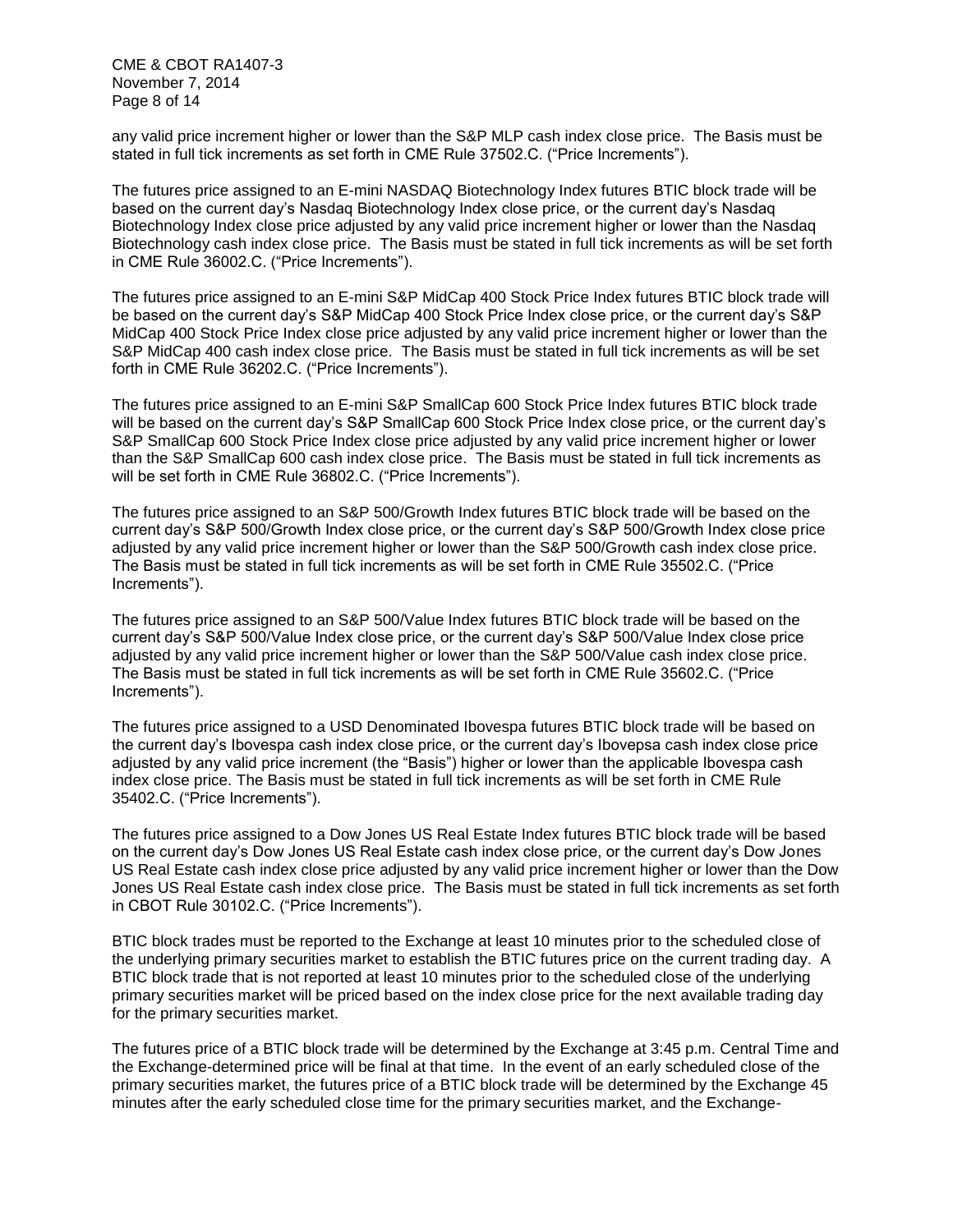CME & CBOT RA1407-3 November 7, 2014 Page 9 of 14

determined price will be final at that time. In the event of an equity market disruption in the primary securities market, all BTIC block trades will be cancelled for that trade date.

### **10. Use of Nonpublic Information Regarding Block Trades**

Parties involved in the solicitation or negotiation of a block trade may not disclose the details of those communications to any other party for any purpose other than to facilitate the execution of the block trade. Parties privy to nonpublic information regarding a consummated block trade may not disclose such information to any other party prior to the public report of the block trade by the Exchange. A broker negotiating a block trade on behalf of a customer may disclose the identity of the customer to potential counterparties, including the counterparty with which the block trade is consummated, only with the permission of the customer.

Pre-hedging or anticipatory hedging of any portion of a block trade in the same product or a closelyrelated product based upon a solicitation to participate in a block trade is not permitted. A closely related product is a product that is highly correlated to, serves as a substitute for, or is the functional economic equivalent of the product being traded as a block.

Counterparties to a block trade are permitted to initiate trades to hedge or offset the risk associated with the block trade following the consummation of the block trade, including during the period preceding the public report of the block trade by the Exchange.

Except as provided above, parties privy to nonpublic information attendant to a block trade are prohibited from trading in the same product or a closely-related product for the purpose of taking advantage of such information prior to the public report of the block trade by the Exchange. This prohibition is not intended to preclude such parties from continuing to transact in the marketplace in the context of their normal business; rather, it precludes parties in possession of actionable nonpublic information regarding an imminent block trade or report of a block trade from specifically using such information to their advantage. Information regarding a block trade is considered to be nonpublic until such time that the block trade details have been disseminated to the marketplace by the Exchange or the information can otherwise be demonstrated to have become stale or obsolete.

Parties solicited to provide a two-sided block market are not deemed to be in possession of nonpublic information provided that side of market interest is not disclosed in the context of the solicitation.

#### **11. Block Trades between Affiliated Parties**

Block trades between the accounts of affiliated parties are permitted provided that 1) the block trade is executed at a fair and reasonable price; 2) each party has a legal and independent bona fide business purpose for engaging in the trade; and 3) each party's decision to enter into the block trade is made by an independent decision-maker. In the absence of satisfying the requirements above, the transaction may constitute an illegal wash trade prohibited by Rule 534 ("Wash Trades Prohibited").

#### **12. CME & CBOT Block Trade-Eligible Products**

For purposes of the interest rate products in the tables, the following times apply: ETH: 12:00 a.m. – 7:00 a.m. CT, Monday through Friday on regular business days

- RTH: 7:00 a.m. 4:00 p.m. CT, Monday through Friday on regular business days
- ATH: 4:00 p.m. 12:00 a.m. CT, Monday through Friday on regular business days and at all times on weekends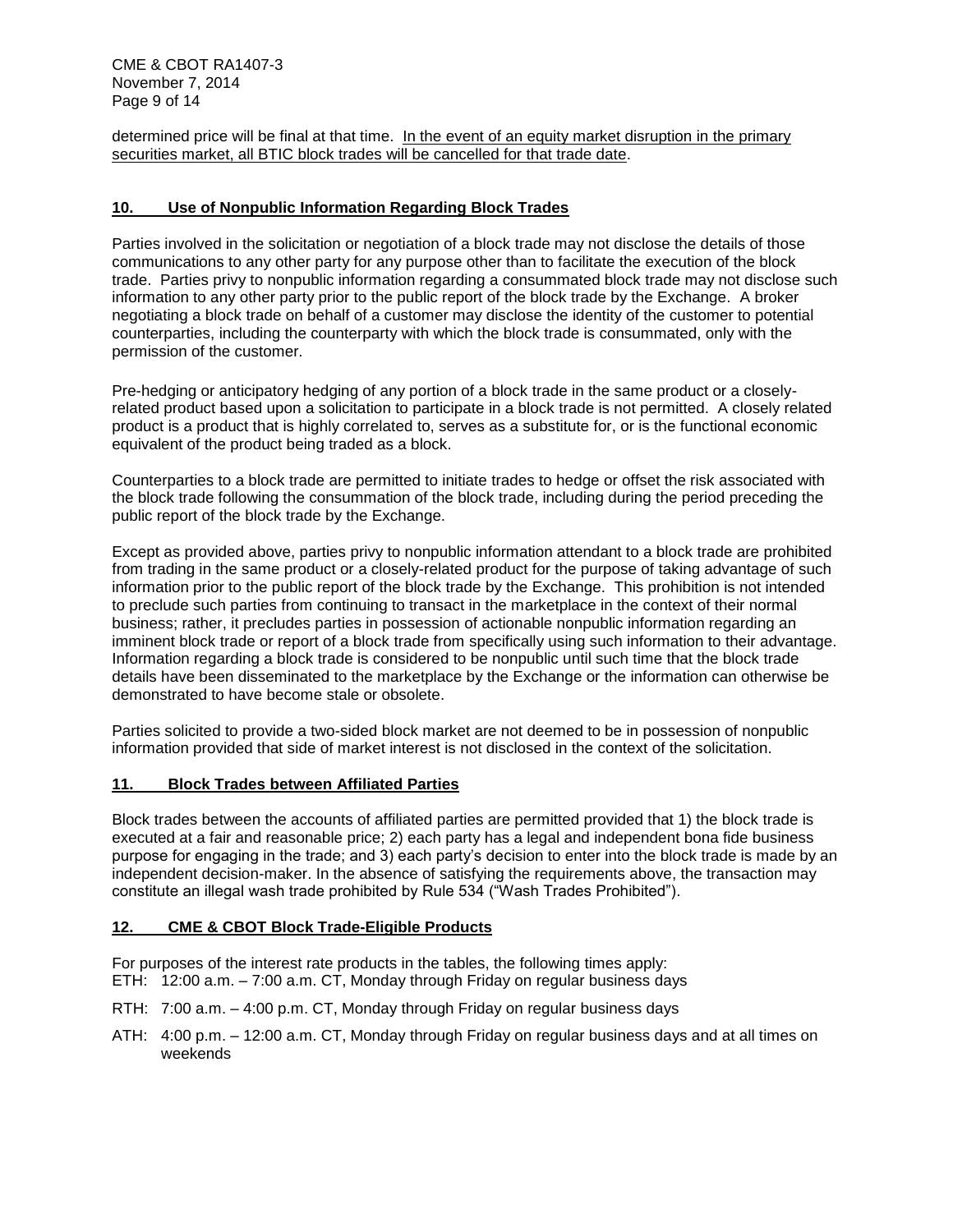CME & CBOT RA1407-3 November 7, 2014 Page 10 of 14

| <b>CME Products</b>                        | <b>Futures</b>                                                                                                                                                                                    | <b>Options</b>       |
|--------------------------------------------|---------------------------------------------------------------------------------------------------------------------------------------------------------------------------------------------------|----------------------|
| <b>Eurodollars (RTH)</b>                   | 4,000 contracts - or 1,000<br>contracts provided that a<br>minimum of 1,000 contracts are<br>transacted in years 6-10                                                                             | 10,000 contracts     |
| <b>Eurodollars (ETH)</b>                   | 2,000 contracts - or 500 contracts<br>provided that a minimum of 500<br>contracts are transacted in years<br>$6 - 10$                                                                             | 5,000 contracts      |
|                                            |                                                                                                                                                                                                   |                      |
| <b>CME Products</b>                        | <b>Futures</b>                                                                                                                                                                                    | <b>Options</b>       |
| <b>Eurodollars (ATH)</b>                   | 1.000 contracts - or 250 contracts<br>provided that a minimum of 250<br>contracts are transacted in years<br>$6 - 10$                                                                             | 2,500 contracts      |
| 3-Month OIS/Eurodollar spread (RTH)        | 4,000 contracts (all legs<br>combined)                                                                                                                                                            | Not available        |
| 3-Month OIS/Eurodollar spread (ETH)        | 2,000 contracts (all legs<br>combined)                                                                                                                                                            | Not available        |
| 3-Month OIS/Eurodollar spread (ATH)        | 1,000 contracts (all legs<br>combined)                                                                                                                                                            | Not available        |
| 2-Year Eurodollar Bundle (RTH)             | 500 contracts                                                                                                                                                                                     | 1,250 contracts      |
| 2-Year Eurodollar Bundle (ETH)             | 250 contracts                                                                                                                                                                                     | 625 contracts        |
| 2- Year Eurodollar Bundle (ATH)            | <b>125 contracts</b>                                                                                                                                                                              | 325 contracts        |
| 3-Year Eurodollar Bundle (RTH)             | 330 contracts                                                                                                                                                                                     | 825 contracts        |
| 3-Year Eurodollar Bundle (ETH)             | <b>165 contracts</b>                                                                                                                                                                              | 400 contracts        |
| 3-Year Eurodollar Bundle (ATH)             | 80 contracts                                                                                                                                                                                      | 200 contracts        |
| 5-Year Eurodollar Bundle (RTH)             | 200 contracts                                                                                                                                                                                     | 500 contracts        |
| 5-Year Eurodollar Bundle (ETH)             | 100 contracts                                                                                                                                                                                     | 250 contracts        |
| 5-Year Eurodollar Bundle (ATH)             | 50 contracts                                                                                                                                                                                      | <b>125 contracts</b> |
| Euroyen (RTH)                              | 200 contracts                                                                                                                                                                                     | 200 contracts        |
| Euroyen (ETH)                              | 100 contracts                                                                                                                                                                                     | 100 contracts        |
| Euroyen (ATH)                              | 50 contracts                                                                                                                                                                                      | 50 contracts         |
| <b>One-Month Eurodollar (RTH)</b>          | 400 contracts                                                                                                                                                                                     | 400 contracts        |
| <b>One-Month Eurodollar (ETH)</b>          | 200 contracts                                                                                                                                                                                     | 200 contracts        |
| <b>One-Month Eurodollar (ATH)</b>          | 100 contracts                                                                                                                                                                                     | 100 contracts        |
| <b>Three-Month Euribor</b>                 | 2,000 contracts (nearest 20 March<br>quarterly cycle delivery months<br>and non-March quarterly cycle<br>delivery months)<br>500 contracts (farthest 20 March<br>quarterly cycle delivery months) | Not available        |
| Barclays Capital U.S. Aggregate Bond Index | 50 contracts                                                                                                                                                                                      | Not available        |
| S&P 500*                                   | Not available                                                                                                                                                                                     | 250 contracts        |
| NASDAQ-100 Index*                          | 200 contracts - outrights only                                                                                                                                                                    | 100 contracts        |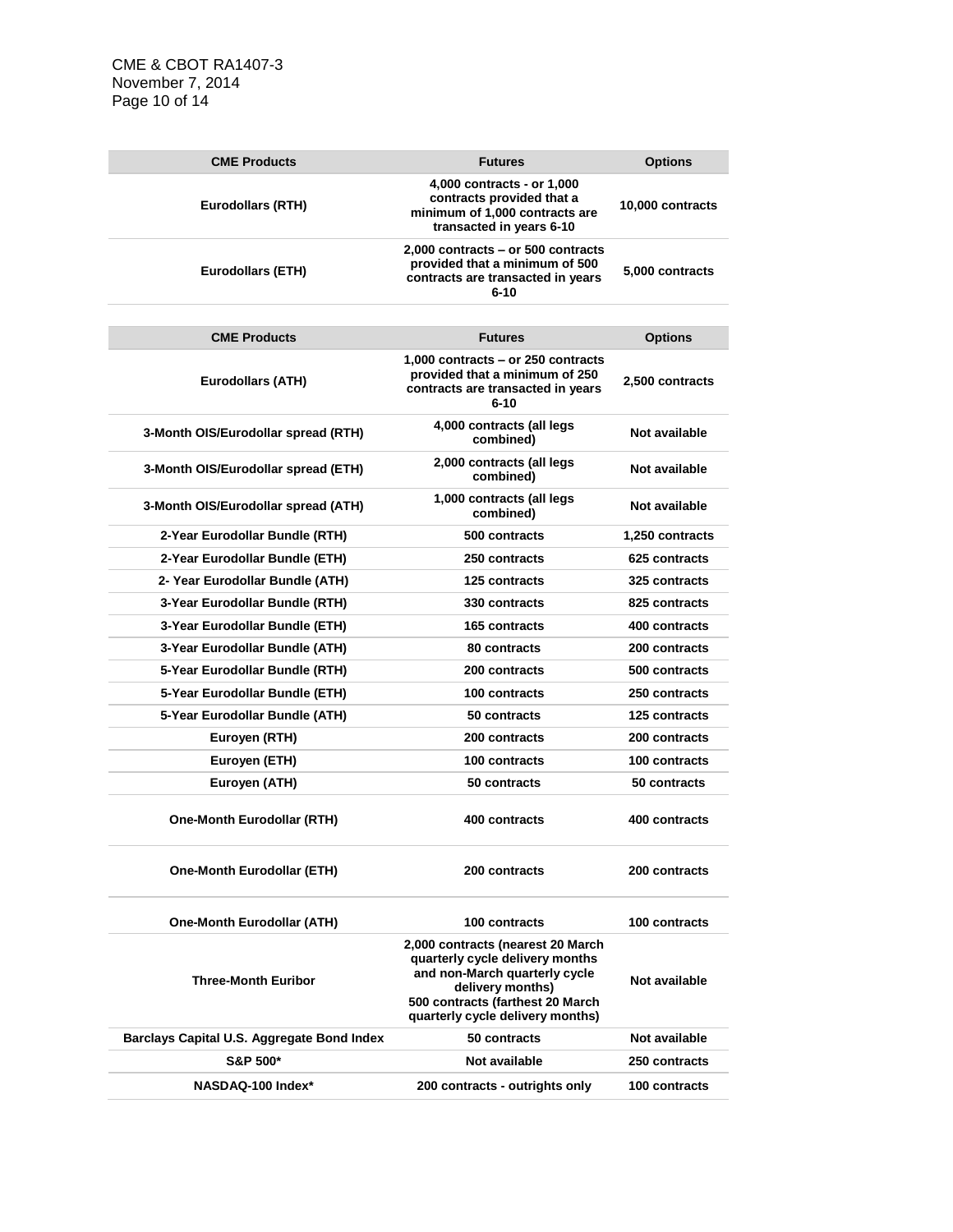| E-mini S&P MidCap 400, S&P SmallCap 600, E-<br>mini S&P SmallCap 600, E-mini NASDAQ<br>Composite Index, E-mini S&P Select Sector<br>Stock Index, S&P MLP Index, USD<br>Denominated Ibovespa, E-mini NASDAQ<br><b>Biotechnology Index</b> | 50 contracts                                                                          | Not available  |
|------------------------------------------------------------------------------------------------------------------------------------------------------------------------------------------------------------------------------------------|---------------------------------------------------------------------------------------|----------------|
| E-mini Yen Denominated Nikkei Stock Average<br>Index                                                                                                                                                                                     | 250 contracts                                                                         | Not available  |
| E-mini S&P CNX Nifty Index                                                                                                                                                                                                               | 50 contracts                                                                          | Not available  |
| <b>E-micro S&amp;P CNX Nifty Index</b>                                                                                                                                                                                                   | 250 contracts                                                                         | Not available  |
|                                                                                                                                                                                                                                          |                                                                                       |                |
| <b>CME Products</b>                                                                                                                                                                                                                      | <b>Futures</b>                                                                        | <b>Options</b> |
| Nikkei Stock Average (yen denominated)                                                                                                                                                                                                   | 50 contracts                                                                          | 50 contracts   |
| <b>S&amp;P GSCI, S&amp;P GSCI ER</b>                                                                                                                                                                                                     | 50 contracts for outrights -<br>300 contracts for each leg<br>of a spread transaction | Not available  |
| <b>EUR/USD 1-Month and 3-Month Realized</b><br><b>Volatility</b>                                                                                                                                                                         | 50 contracts                                                                          | Not available  |
| EUR/USD*, JPY/USD*                                                                                                                                                                                                                       | 150 contracts                                                                         | 250 contracts  |
| AUD/USD*, CAD/USD*, CHF/USD*, GBP/USD*                                                                                                                                                                                                   | 100 contracts                                                                         | 250 contracts  |
| <b>MXN/USD</b>                                                                                                                                                                                                                           | 100 contracts                                                                         | 50 contracts   |
| EUR/GBP, EUR/CHF, EUR/JPY, NZD/USD,<br>BRL/USD, CZK/USD, CZK/EUR, HUF/EUR,<br>HUF/USD, ILS/USD, KRW/USD, PLN/USD,<br>PLN/EUR, RMB/USD, RMB/EUR, RMB/JPY,<br><b>RUB/USD, ZAR/USD</b>                                                      | 50 contracts                                                                          | 50 contracts   |
| AUD/CAD, AUD/JPY, AUD/NZD, CAD/JPY,<br>CHF/JPY, EUR/AUD, EUR/CAD, EUR/NOK,<br>EUR/SEK, GBP/JPY, GBP/CHF, INR/USD,<br>NOK/USD, SEK/USD, USD/RMB (STD),<br>USD/TRY, EUR/TRY, USD/ZAR, USD/CLP                                              | 50 contracts                                                                          | Not available  |
| Realized Variance: AUD/USD, GBP/USD,<br>EUR/USD, JPY/USD                                                                                                                                                                                 | 10 contracts                                                                          | Not available  |
| Dow Jones CME FX\$INDEX                                                                                                                                                                                                                  | 50 contracts                                                                          | Not available  |
| Weather                                                                                                                                                                                                                                  | 20 contracts                                                                          | 20 contracts   |
| <b>Housing</b>                                                                                                                                                                                                                           | 20 contracts                                                                          | 20 contracts   |
| U.S. Dollar Cash Settled Crude Palm Oil                                                                                                                                                                                                  | 10 contracts                                                                          | Not available  |
| <b>Cheese</b>                                                                                                                                                                                                                            | 20 contracts                                                                          | Not available  |
| $\star$<br>NOT applicable to E-mini or E-micro FX or E-mini equity indexes except those listed above.                                                                                                                                    |                                                                                       |                |

**CBOT Products Futures Options 2-Year Treasury Notes (RTH) 5,000 contracts\*\* 2,000 contracts 2-Year Treasury Notes (ETH) 2,500 contracts\*\* 1,000 contracts 2-Year Treasury Notes (ATH) 1,250 contracts\*\* 500 contracts 3-Year Treasury Notes (RTH) 5,000 contracts\*\* Not available 3-Year Treasury Notes (ETH) 2,500 contracts\*\* Not available 3-Year Treasury Notes (ATH) 1,250 contracts\*\* Not available 5- and 10-Year Treasury Notes (RTH) 5,000 contracts\*\* 7,500 contracts 5- and 10-Year Treasury Notes (ETH) 2,500 contracts\*\* 3,750 contracts 5- and 10-Year Treasury Notes (ATH) 1,250 contracts\*\* 1,875 contracts**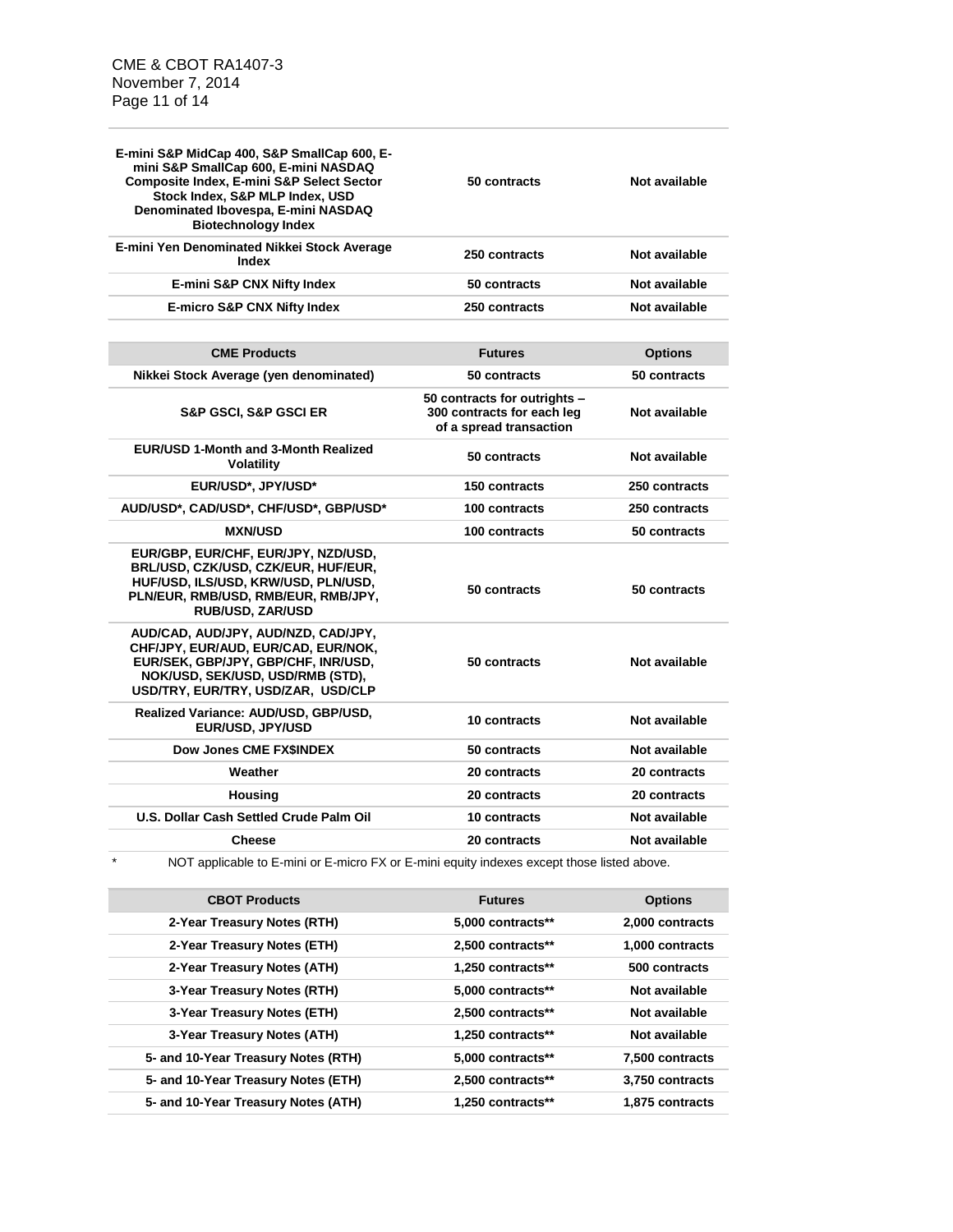| U.S. Treasury Bonds (RTH)                    | 3,000 contracts**                                                                     | 7,500 contracts |
|----------------------------------------------|---------------------------------------------------------------------------------------|-----------------|
| U.S. Treasury Bonds (ETH)                    | 1,500 contracts**                                                                     | 3,750 contracts |
| U.S. Treasury Bonds (ATH)                    | 750 contracts**                                                                       | 1,875 contracts |
| <b>CBOT Products</b>                         | <b>Futures</b>                                                                        | <b>Options</b>  |
| Long-Term (Ultra) Treasury Bonds (RTH)       | 2,000 contracts**                                                                     | 800 contracts   |
| Long-Term (Ultra) Treasury Bonds (ETH)       | 1,500 contracts**                                                                     | 600 contracts   |
| Long-Term (Ultra) Treasury Bonds (ATH)       | 750 contracts**                                                                       | 300 contracts   |
| 30-Day Fed Funds (RTH)                       | 2,000 contracts                                                                       | 1,500 contracts |
| 30-Day Fed Funds (ETH)                       | 1,000 contracts                                                                       | 750 contracts   |
| 30-Day Fed Funds (ATH)                       | 500 contracts                                                                         | 375 contracts   |
| 2-Year DSF                                   | 3,000 contracts                                                                       | Not available   |
| 5-Year DSF                                   | 1,500 contracts                                                                       | Not available   |
| 10-Year DSF                                  | 1,000 contracts                                                                       | Not available   |
| 30-Year DSF                                  | 500 contracts                                                                         | Not available   |
| 2-Year EUR IRS                               | 1,500 contracts                                                                       | Not available   |
| 5-Year EUR IRS                               | 750 contracts                                                                         | Not available   |
| 10-Year EUR IRS                              | 500 contracts                                                                         | Not available   |
| <b>Bloomberg Commodity Index</b>             | 300 contracts                                                                         | Not available   |
| <b>Bloomberg Roll Select Commodity Index</b> | 50 contracts for outrights -<br>300 contracts for each leg<br>of a spread transaction | Not available   |
| Dow Jones US Real Estate Index               | 50 contracts                                                                          | Not available   |
| <b>Ethanol</b>                               | 10 contracts                                                                          | 10 contracts    |
| <b>Denatured Ethanol Forward Month</b>       | 10 contracts                                                                          | Not available   |
| <b>Distillers' Dried Grain</b>               | 10 contracts                                                                          | Not available   |
| <b>Black Sea Wheat</b>                       | 10 contracts                                                                          | Not available   |

\*\* Block trading of intra-commodity Treasury futures calendar spreads is prohibited.

# **13. Text of CME & CBOT Rule 526**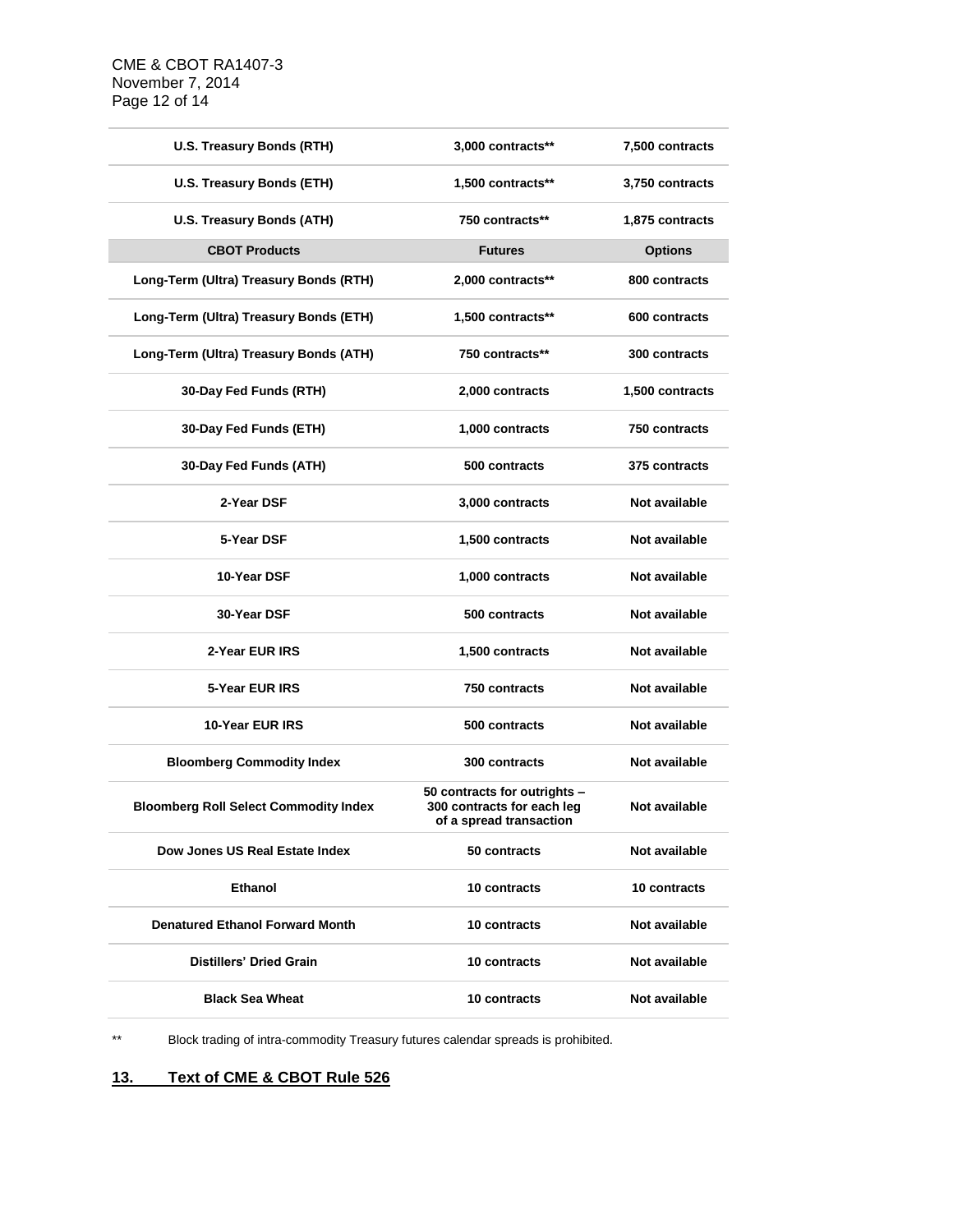CME & CBOT RA1407-3 November 7, 2014 Page 13 of 14

#### **Rule 526 BLOCK TRADES**

The Exchange shall designate the products in which block trades shall be permitted and determine the minimum quantity thresholds for such transactions. The following shall govern block trades:

- A. A block trade must be for a quantity that is at or in excess of the applicable minimum threshold. Orders may not be aggregated in order to achieve the minimum transaction size, except by those entities described in Sections I. and J.
- B. Each party to a block trade must be an Eligible Contract Participant as that term is defined in Section 1a(18) of the Commodity Exchange Act.
- C. A member shall not execute any order by means of a block trade for a customer unless such customer has specified that the order be executed as a block trade.
- D. The price at which a block trade is executed must be fair and reasonable in light of (i) the size of the block trade, (ii) the prices and sizes of other transactions in the same contract at the relevant time, (iii) the prices and sizes of transactions in other relevant markets, including without limitation the underlying cash market or related futures markets, at the relevant time, and (iv) the circumstances of the markets or the parties to the block trade.
- E. Block trades shall not set off conditional orders (e.g., Stop Orders and MIT Orders) or otherwise affect orders in the regular market.
- F. **CME –**Unless otherwise agreed to by the principal counterparties to the block trade, the seller, or, in the case of a brokered transaction, the broker handling the block trade, must ensure that each block trade is reported to the Exchange within five minutes of the time of execution; except that block trades in interest rate futures and options executed outside of Regular Trading Hours (7:00 a.m. – 4:00 p.m. Central Time, Monday – Friday on regular business days) and Housing and Weather futures and options must be reported within fifteen minutes of the time of execution. The report must include the contract, contract month, price, quantity of the transaction, the respective clearing members, the time of execution, and, for options, strike price, put or call and expiration month. The Exchange shall promptly publish such information separately from the reports of transactions in the regular market.
- F. **CBOT -** Unless otherwise agreed to by the principal counterparties to the block trade, the seller, or, in the case of a brokered transaction, the broker handling the block trade, must ensure that each block trade is reported to the Exchange within five minutes of the time of execution; except that block trades in interest rate futures and options executed outside of Regular Trading Hours (7:00 a.m. – 4:00 p.m. Central Time, Monday – Friday on regular business days) must be reported within fifteen minutes of the time of execution. The report must include the contract, contract month, price, quantity of the transaction, the respective clearing members, the time of execution, and, for options, strike price, put or call and expiration month. The Exchange shall promptly publish such information separately from the reports of transactions in the regular market.
- G. Block trades must be reported to the Clearing House in accordance with an approved reporting method.
- H. Clearing members and members involved in the execution of block trades must maintain a record of the transaction in accordance with Rule 536.
- I. A commodity trading advisor ("CTA") registered or exempt from registration under the Act, including, without limitation, any investment advisor registered or exempt from registration under the Investment Advisors Act of 1940, shall be the applicable entity for purposes of Sections A., B., C., and D., provided such advisors have total assets under management exceeding \$25 million and the block trade is suitable for the customers of such advisors.
- J. A foreign Person performing a similar role or function to a CTA or investment advisor as described in Section I, and subject as such to foreign regulation, shall be the applicable entity for purposes of Sections A., B., C., and D., provided such Persons have total assets under management exceeding \$25 million and the block trade is suitable for the customers of such Persons.

#### **14. Contact Information**

Questions regarding this advisory may be directed to the following individuals:

| Market Regulation:   | Jennifer Dendrinos, Director, Investigations        | 312.341.7812 |
|----------------------|-----------------------------------------------------|--------------|
|                      | Urmi Graft, Supervisor, Investigations              | 312.341.7639 |
|                      | James Hyman, Lead Investigator, Investigations      | 312.341.7624 |
|                      | Mary Hillstrom, Senior Investigator, Investigations | 312-341-7632 |
|                      | Kathryn Pike, Senior Investigator, Investigations   | 312-341-3028 |
|                      | Robert Sniegowski, Senior Director,                 |              |
|                      | <b>Rules &amp; Regulatory Outreach</b>              | 312.341.5991 |
| <b>CME Clearing:</b> | <b>CME Clearing Support</b>                         | 312.207.2525 |